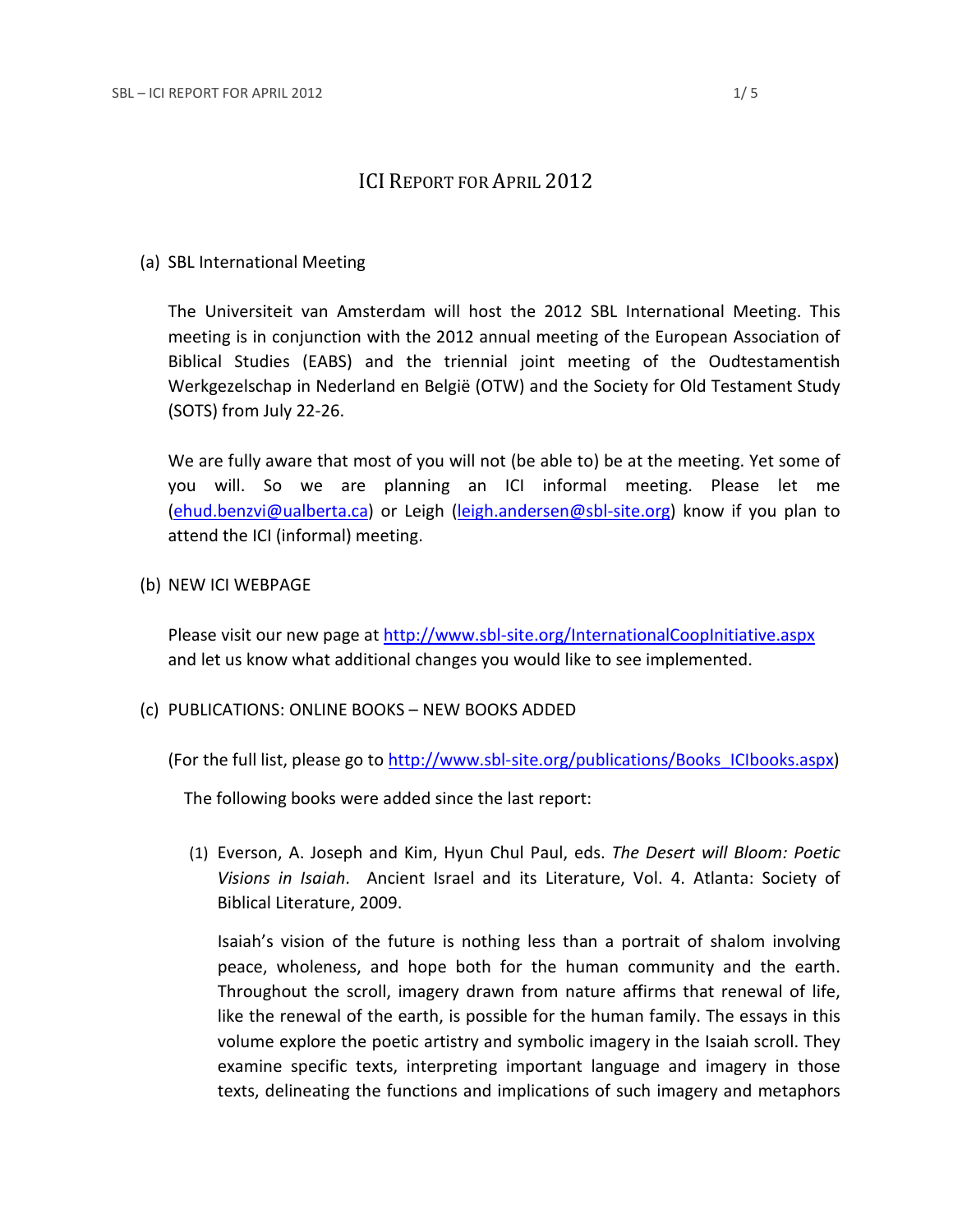throughout the entire book of Isaiah, and presenting fresh methodological and interpretive considerations in reading Isaiah. The contributors are Willem A. M. Beuken, Carol J. Dempsey, A. Joseph Everson, Chris A. Franke, James M. Kennedy, Hyun Chul Paul Kim, Francis Landy, Roy F. Melugin, Gary Stansell, Marvin A. Sweeney, Patricia K. Tull, Roy D. Wells, and Hugh G. M. Williamson.

(2) Lyons, William John; Økland , Jorunn; eds. *The Way the World Ends?* The Bible in the Modern World, 19. Sheffield: Sheffield Phoenix Press, 2009.

The richly varied collection of 15 essays in this volume showcase the afterlife of the Book of Revelation. It is a biblical book that has left its mark in many fields of intellectual endeavour: literature, film, music, philosophy, political theology, and religious ideology. It is perhaps paradoxical that this book, which promises God's punishment upon anyone expanding on its contents, has nevertheless accumulated to itself over two millennia vast amounts of commentary, exposition, and appropriation.

Offered at the close of the 'Blair/Bush years', this volume also exposes and highlights the often deeply ironic resonances generated while studying the reception history of Revelation during a period when the book has both significant public currency and a potentially terrifying global impact.

(3) Sigal, Phillip, *The Halakhah of Jesus of Nazareth according to the Gospel of Matthew*. Studies in Biblical Literature 18. Atlanta: Society of Biblical Literature, 2007.

This is a republished edition of Sigal's pioneering work with a new preface by Eugene Fisher of the U.S. Conference of Catholic Bishops and an updating epilogue by Thomas Kazen of the Stockholm School of Theology. Sigal argues that, from a halakhic perspective, Jesus' teachings on Sabbath and divorce in the Gospel of Matthew use the same methods of interpretation as those of his protorabbinic contemporaries. The Jesus of the Gospel of Matthew should thus be seen as a charismatic prophetic first-century proto-rabbi— independent in his halakhah and frequently anticipating later rabbinic positions—rather than as transcending proto-rabbinic halakhah or as an adherent of a particular school. Sigal concludes that, had it not been for the expulsion of Christian Jews from the synagogues after 90 C.E., Jesus could have been remembered as one of the rabbis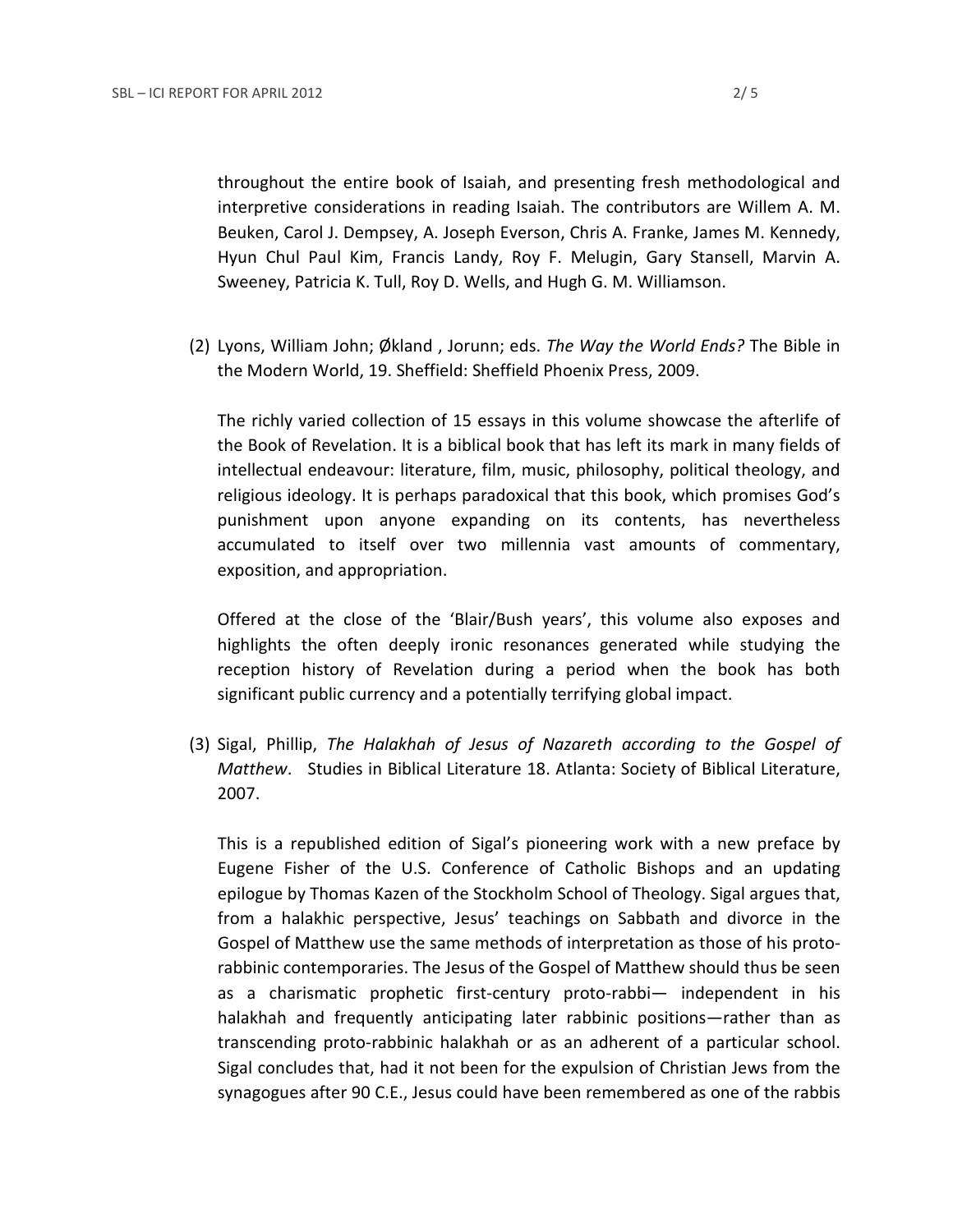of the Mishnah and that neither Christology nor halakhah were decisive for the break.

(4) Sugirtharajah, R.S., *Troublesome Texts, The Bible in Colonial and Contemporary Culture*. The Bible in the Modern World, 17. Sheffield: Sheffield Phoenix Press, 2008.

The nine substantial essays in this volume deal with three wide-ranging though interconnected issues: the perceived status and standing of the Bible today; aspects of the current state of biblical studies, especially the uneasy tension between the increasingly esoteric agenda of mainstream scholarship and the hermeneutical concerns of those occupied with marginal readings; the significance of postcolonial scholarship and pointers for its future at a time when empire has once again become a reality and a global subject of debate.

Among the essays here are an examination of Victorian reconstructions of the life of Jesus and of the Buddha, and how these discourses were moulded and motivated by orientalism, colonialism, race and issues of British national identity; the complexities of the use of the Bible in Sri Lanka, war-torn and beset with communal strife, when the Bible itself is rife with vengeance and punishment; the political and hermeneutical ramifications of the Asian tsunami, and the use of natural disasters for decolonization and recolonization; imperial intentions and a postcolonial sub-text evident in the Johannine letters; the fortunes of the English Bible as its promoters struggle to uphold its credibility in a market-driven culture; suicide-bombing and asylum-seeking. All of these are issues of global significance and concern, but they are hardly ever addressed by biblical scholars.

The essays contain both theoretical discussion and practical questions as to the usefulness of the Bible at a time when its contested role has been complicated by its tainted association with oppressive causes..

(5) Valeta, David, *Lions and Ovens and Visions; A Satirical Reading of Daniel 1-6*. Hebrew Bible Monographs, 12. Sheffield: Sheffield Phoenix Press, 2008.

Are the stories of Daniel at the court of the Persian king simply cheerful tales of a clever and successful courtier, as many assume? Valeta doubts it, insisting that the playful and fantastic storyline must have a more serious meaning.

The key to these narratives lies in their genre. These tales of lions and ovens and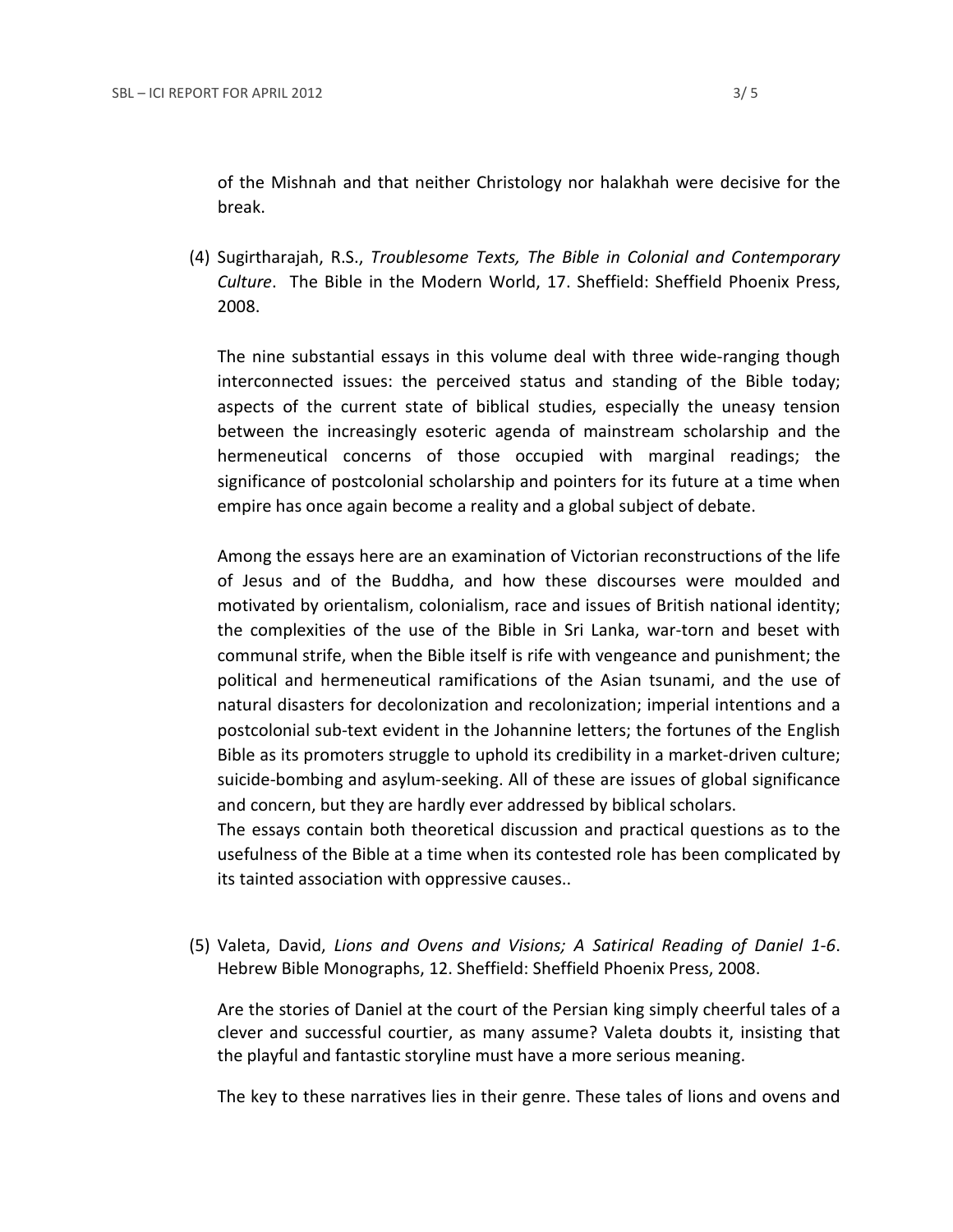the like are examples of Menippean satire, argues Valeta, an ancient genre foregrounded in modern literary study by Bakhtin, who saw in the characteristic interplay of voices in the Menippean satire a prime instance of his 'dialogism'. Especially typical of the Menippean satire is an indecorous mixing of styles and elements, which may be the explanation why the Daniel narratives are both comic and serious, Hebrew and Aramaic, episodic and unified.

Viewed as satire, the Daniel narratives emerge in their true colours as resistance literature to the regime of Antiochus IV—and so form a perfect accompaniment to the visions of Daniel 7–12.

#### (d) EVENTS

The SBL maintains a significant list of events taking place anywhere in the globe. For the full list please go to [http://www.sbl-site.org/meetings/events.aspx.](http://www.sbl-site.org/meetings/events.aspx) Events that may be of interest to you include:

April 30 - May 4 The 8th International Congress on the Archaeology of the Ancient Near East

The conference will be held in Warsaw, Poland. It will be organised jointly by the Polish Centre of Mediterranean Archaeology University of Warsaw and Institute of Archaeology University of Warsaw. For more information<http://www.8icaane.org/>

#### June 13-15, 2012 SOCIETY OF ASIAN BIBLICAL STUDIES (SABS)

The next meeting of the Society of Asian Biblical Studies will be held in Sabah, Malaysia from the 13-15 June 2012. Arrival the 12th and departure on the 16th. Kindly block these dates in your calendar and look for updates on the SABS website. [http://www.sabs-site.com](http://www.sabs-site.com/)

July 9 – July 20 Polemos/Pulmus: Ways of Confrontation in Judaism, Paganism and Christianity in Late Antiquity

A summer course offered by the Central European University (CEU) in Budapest, Hungary. The course aims at exploring the nature and various ways of confrontation between and within Early and Rabbinic Judaism, the Early Church, and Pagan religions and schools of thought. The sessions discuss how these movements coped with conflicts within and without; what their strategies were in confronting and accommodating foreign ideas, competing religions, worldly powers or internal